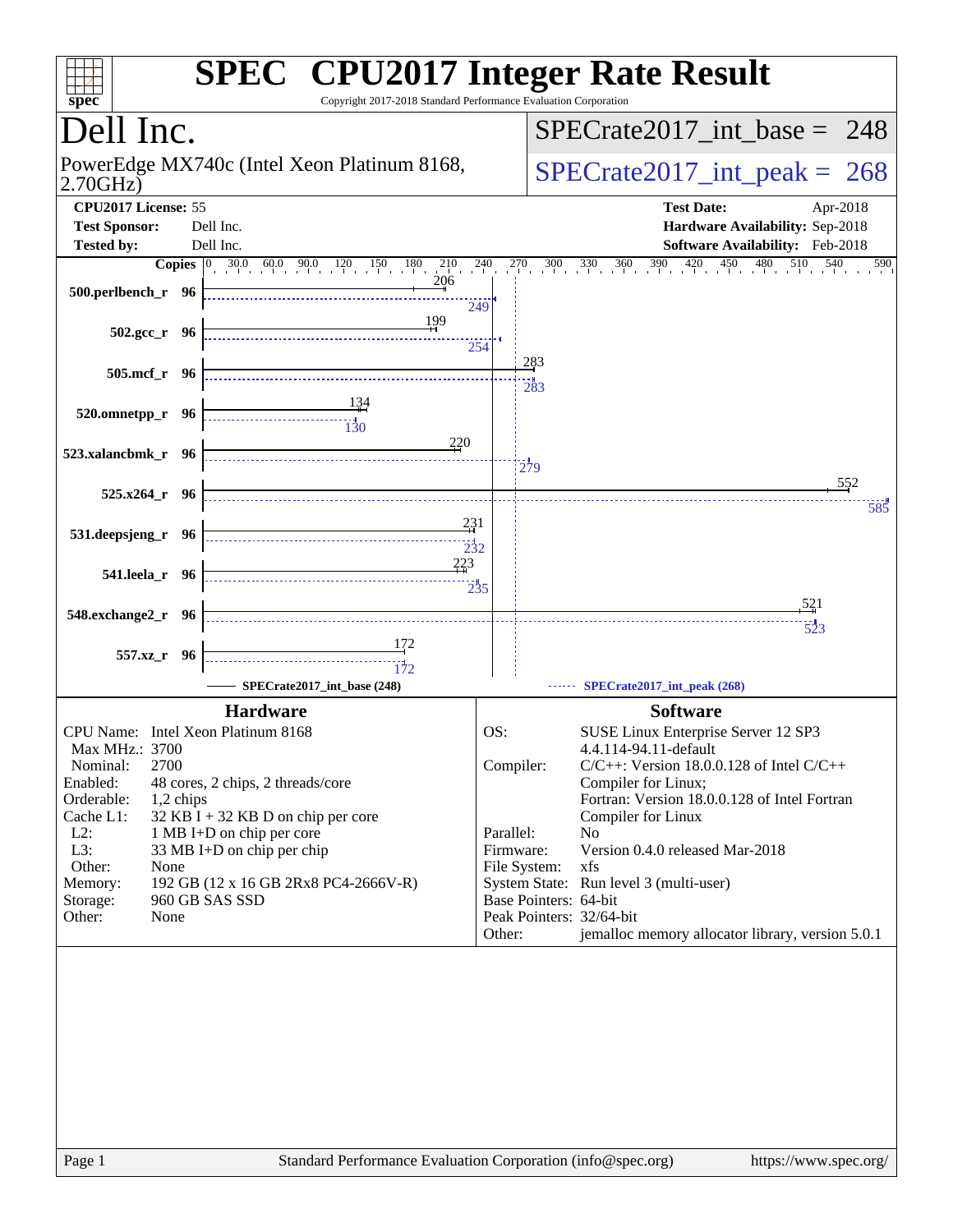

Copyright 2017-2018 Standard Performance Evaluation Corporation

# Dell Inc.

#### 2.70GHz) PowerEdge MX740c (Intel Xeon Platinum 8168,  $\vert$  [SPECrate2017\\_int\\_peak =](http://www.spec.org/auto/cpu2017/Docs/result-fields.html#SPECrate2017intpeak) 268

[SPECrate2017\\_int\\_base =](http://www.spec.org/auto/cpu2017/Docs/result-fields.html#SPECrate2017intbase) 248

**[CPU2017 License:](http://www.spec.org/auto/cpu2017/Docs/result-fields.html#CPU2017License)** 55 **[Test Date:](http://www.spec.org/auto/cpu2017/Docs/result-fields.html#TestDate)** Apr-2018 **[Test Sponsor:](http://www.spec.org/auto/cpu2017/Docs/result-fields.html#TestSponsor)** Dell Inc. **[Hardware Availability:](http://www.spec.org/auto/cpu2017/Docs/result-fields.html#HardwareAvailability)** Sep-2018 **[Tested by:](http://www.spec.org/auto/cpu2017/Docs/result-fields.html#Testedby)** Dell Inc. **[Software Availability:](http://www.spec.org/auto/cpu2017/Docs/result-fields.html#SoftwareAvailability)** Feb-2018

### **[Results Table](http://www.spec.org/auto/cpu2017/Docs/result-fields.html#ResultsTable)**

|                                          | <b>Base</b>   |                |       |                | <b>Peak</b> |                |       |               |                |              |                |              |                |              |
|------------------------------------------|---------------|----------------|-------|----------------|-------------|----------------|-------|---------------|----------------|--------------|----------------|--------------|----------------|--------------|
| <b>Benchmark</b>                         | <b>Copies</b> | <b>Seconds</b> | Ratio | <b>Seconds</b> | Ratio       | <b>Seconds</b> | Ratio | <b>Copies</b> | <b>Seconds</b> | <b>Ratio</b> | <b>Seconds</b> | <b>Ratio</b> | <b>Seconds</b> | <b>Ratio</b> |
| 500.perlbench_r                          | 96            | 850            | 180   | 737            | 207         | 741            | 206   | 96            | 611            | 250          | 613            | 249          | 613            | 249          |
| 502.gcc_r                                | 96            | 697            | 195   | 680            | 200         | 683            | 199   | 96            | 534            | 255          | 536            | 254          | 534            | 254          |
| $505$ .mcf r                             | 96            | 580            | 267   | 547            | 284         | 549            | 283   | 96            | 551            | 282          | 547            | 283          | 547            | 283          |
| 520.omnetpp_r                            | 96            | 901            | 140   | 940            | 134         | 946            | 133   | 96            | 968            | 130          | 967            | 130          | 964            | 131          |
| 523.xalancbmk_r                          | 96            | 471            | 215   | 461            | 220         | 461            | 220   | 96            | 363            | 279          | 363            | 279          | 364            | 279          |
| 525.x264 r                               | 96            | 315            | 534   | 304            | 553         | 305            | 552   | 96            | 287            | 585          | 288            | 584          | 287            | 586          |
| 531.deepsjeng_r                          | 96            | 483            | 228   | 475            | 232         | 475            | 231   | 96            | 474            | 232          | 474            | 232          | 474            | 232          |
| 541.leela r                              | 96            | 731            | 218   | 713            | 223         | 706            | 225   | 96            | 675            | 235          | 675            | 236          | 680            | 234          |
| 548.exchange2_r                          | 96            | 493            | 510   | 482            | 521         | 480            | 524   | 96            | 480            | 524          | 481            | 523          | 481            | 523          |
| 557.xz r                                 | 96            | 602            | 172   | 603            | 172         | 602            | 172   | 96            | 602            | 172          | 602            | 172          | 602            | <u>172</u>   |
| $SPECrate2017$ int base =<br>248         |               |                |       |                |             |                |       |               |                |              |                |              |                |              |
| $CDFC_{\text{sub}} + 2017$ intervals $=$ |               |                | 20    |                |             |                |       |               |                |              |                |              |                |              |

**[SPECrate2017\\_int\\_peak =](http://www.spec.org/auto/cpu2017/Docs/result-fields.html#SPECrate2017intpeak) 268**

Results appear in the [order in which they were run](http://www.spec.org/auto/cpu2017/Docs/result-fields.html#RunOrder). Bold underlined text [indicates a median measurement](http://www.spec.org/auto/cpu2017/Docs/result-fields.html#Median).

#### **[Submit Notes](http://www.spec.org/auto/cpu2017/Docs/result-fields.html#SubmitNotes)**

 The numactl mechanism was used to bind copies to processors. The config file option 'submit' was used to generate numactl commands to bind each copy to a specific processor. For details, please see the config file.

### **[Operating System Notes](http://www.spec.org/auto/cpu2017/Docs/result-fields.html#OperatingSystemNotes)**

Stack size set to unlimited using "ulimit -s unlimited"

### **[General Notes](http://www.spec.org/auto/cpu2017/Docs/result-fields.html#GeneralNotes)**

Environment variables set by runcpu before the start of the run: LD\_LIBRARY\_PATH = "/root/cpu2017/lib/ia32:/root/cpu2017/lib/intel64:/root/cpu2017/je5.0.1-32:/root/cpu2017/je5.0.1-64" Binaries compiled on a system with 1x Intel Core i7-4790 CPU + 32GB RAM memory using Redhat Enterprise Linux 7.4 Yes: The test sponsor attests, as of date of publication, that CVE-2017-5754 (Meltdown) is mitigated in the system as tested and documented. Yes: The test sponsor attests, as of date of publication, that CVE-2017-5753 (Spectre variant 1) is mitigated in the system as tested and documented. Yes: The test sponsor attests, as of date of publication, that CVE-2017-5715 (Spectre variant 2) is mitigated in the system as tested and documented. jemalloc: sources available via jemalloc.net Transparent Huge Pages enabled by default Prior to runcpu invocation Filesystem page cache synced and cleared with: sync; echo 3> /proc/sys/vm/drop\_caches

**(Continued on next page)**

| Page 2<br>Standard Performance Evaluation Corporation (info@spec.org) |  | https://www.spec.org/ |
|-----------------------------------------------------------------------|--|-----------------------|
|-----------------------------------------------------------------------|--|-----------------------|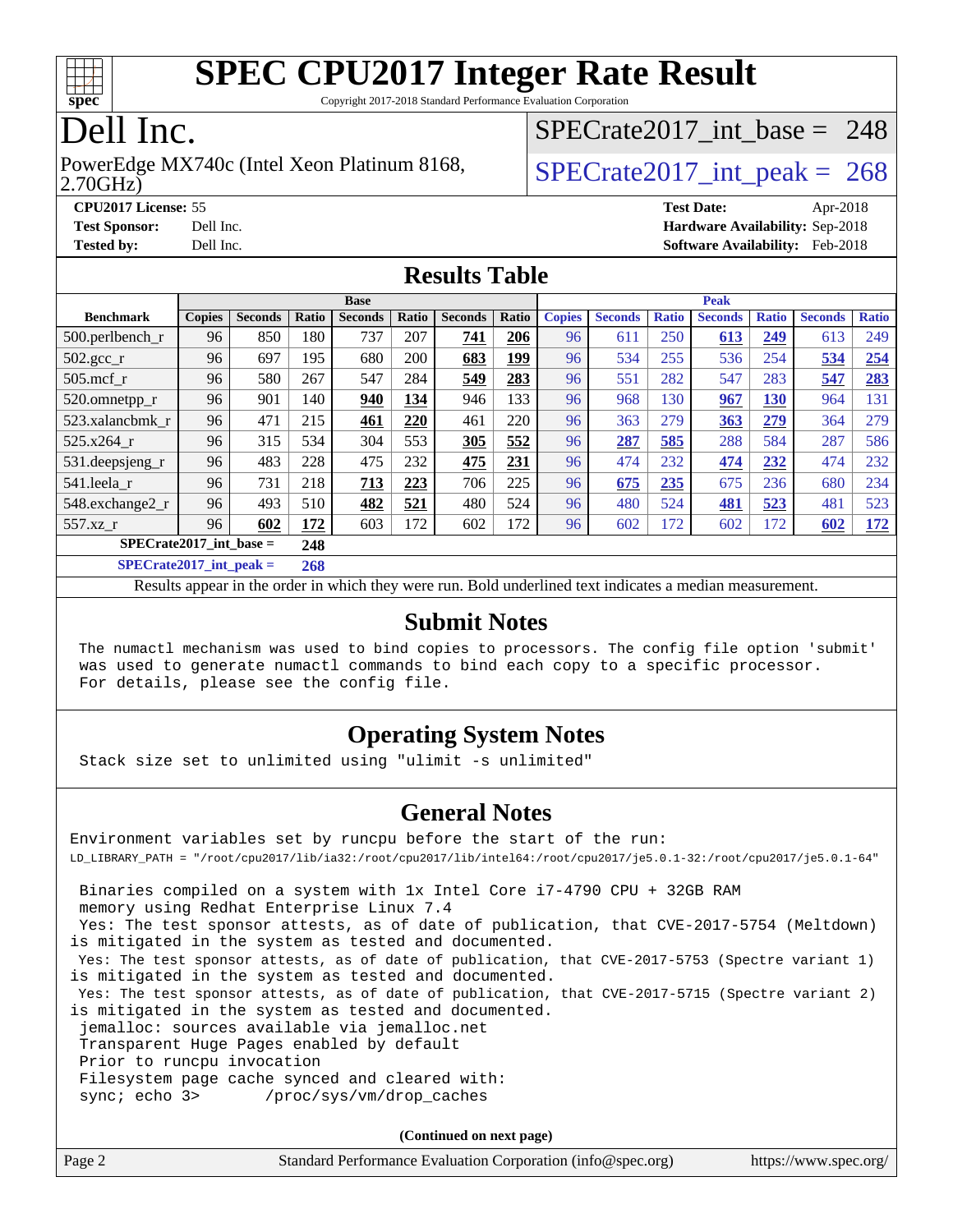

Copyright 2017-2018 Standard Performance Evaluation Corporation

# Dell Inc.

2.70GHz) PowerEdge MX740c (Intel Xeon Platinum 8168,  $\vert$  [SPECrate2017\\_int\\_peak =](http://www.spec.org/auto/cpu2017/Docs/result-fields.html#SPECrate2017intpeak) 268

[SPECrate2017\\_int\\_base =](http://www.spec.org/auto/cpu2017/Docs/result-fields.html#SPECrate2017intbase) 248

**[CPU2017 License:](http://www.spec.org/auto/cpu2017/Docs/result-fields.html#CPU2017License)** 55 **[Test Date:](http://www.spec.org/auto/cpu2017/Docs/result-fields.html#TestDate)** Apr-2018 **[Test Sponsor:](http://www.spec.org/auto/cpu2017/Docs/result-fields.html#TestSponsor)** Dell Inc. **[Hardware Availability:](http://www.spec.org/auto/cpu2017/Docs/result-fields.html#HardwareAvailability)** Sep-2018 **[Tested by:](http://www.spec.org/auto/cpu2017/Docs/result-fields.html#Testedby)** Dell Inc. **[Software Availability:](http://www.spec.org/auto/cpu2017/Docs/result-fields.html#SoftwareAvailability)** Feb-2018

#### **[General Notes \(Continued\)](http://www.spec.org/auto/cpu2017/Docs/result-fields.html#GeneralNotes)**

 runcpu command invoked through numactl i.e.: numactl --interleave=all runcpu <etc>

#### **[Platform Notes](http://www.spec.org/auto/cpu2017/Docs/result-fields.html#PlatformNotes)**

Page 3 Standard Performance Evaluation Corporation [\(info@spec.org\)](mailto:info@spec.org) <https://www.spec.org/> BIOS settings: Sub NUMA Cluster Disabled Virtualization Technology Disabled System Profile set to Custom CPU Performance set to Maximum Performance C States set to Autonomous C1EE Disabled Uncore Frequency set to Dynamic Energy Efficiency Policy set to Performance Memory Patrol Scrub Disabled Logical Processor Enabled CPU Interconnect Bus Link Power Management Disabled PCI ASPM L1 Link Power Management Disabled Sysinfo program /root/cpu2017/bin/sysinfo Rev: r5797 of 2017-06-14 96c45e4568ad54c135fd618bcc091c0f running on linux-kuth Wed Apr 11 13:51:22 2018 SUT (System Under Test) info as seen by some common utilities. For more information on this section, see <https://www.spec.org/cpu2017/Docs/config.html#sysinfo> From /proc/cpuinfo model name : Intel(R) Xeon(R) Platinum 8168 CPU @ 2.70GHz 2 "physical id"s (chips) 96 "processors" cores, siblings (Caution: counting these is hw and system dependent. The following excerpts from /proc/cpuinfo might not be reliable. Use with caution.) cpu cores : 24 siblings : 48 physical 0: cores 0 1 2 3 4 5 8 9 10 11 12 13 16 17 18 19 20 21 24 25 26 27 28 29 physical 1: cores 0 1 2 3 4 5 8 9 10 11 12 13 16 17 18 19 20 21 24 25 26 27 28 29 From lscpu: Architecture: x86\_64 CPU op-mode(s): 32-bit, 64-bit Little Endian CPU(s): 96 On-line CPU(s) list: 0-95 Thread(s) per core: 2 Core(s) per socket: 24 Socket(s): 2 **(Continued on next page)**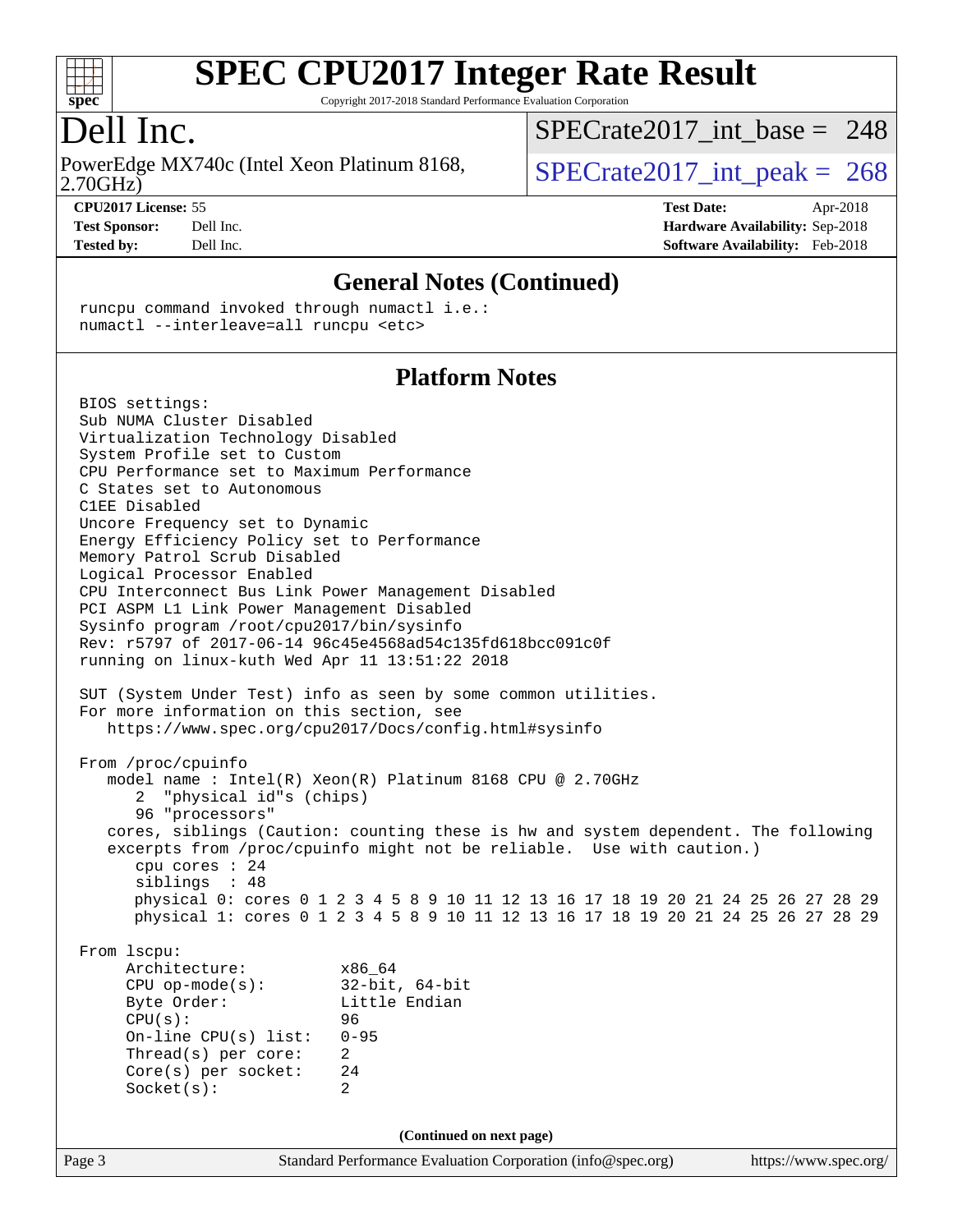

Copyright 2017-2018 Standard Performance Evaluation Corporation

# Dell Inc.

2.70GHz) PowerEdge MX740c (Intel Xeon Platinum 8168,  $\sqrt{SPECrate2017\_int\_peak} = 268$ 

[SPECrate2017\\_int\\_base =](http://www.spec.org/auto/cpu2017/Docs/result-fields.html#SPECrate2017intbase) 248

**[CPU2017 License:](http://www.spec.org/auto/cpu2017/Docs/result-fields.html#CPU2017License)** 55 **[Test Date:](http://www.spec.org/auto/cpu2017/Docs/result-fields.html#TestDate)** Apr-2018 **[Test Sponsor:](http://www.spec.org/auto/cpu2017/Docs/result-fields.html#TestSponsor)** Dell Inc. **[Hardware Availability:](http://www.spec.org/auto/cpu2017/Docs/result-fields.html#HardwareAvailability)** Sep-2018 **[Tested by:](http://www.spec.org/auto/cpu2017/Docs/result-fields.html#Testedby)** Dell Inc. **[Software Availability:](http://www.spec.org/auto/cpu2017/Docs/result-fields.html#SoftwareAvailability)** Feb-2018

#### **[Platform Notes \(Continued\)](http://www.spec.org/auto/cpu2017/Docs/result-fields.html#PlatformNotes)**

| NUMA node(s):              | 4                                                                                            |  |  |  |  |  |  |
|----------------------------|----------------------------------------------------------------------------------------------|--|--|--|--|--|--|
| Vendor ID:                 | GenuineIntel                                                                                 |  |  |  |  |  |  |
| CPU family:                | 6                                                                                            |  |  |  |  |  |  |
| Model:                     | 85                                                                                           |  |  |  |  |  |  |
| Model name:                | $Intel(R) Xeon(R) Platinum 8168 CPU @ 2.70GHz$                                               |  |  |  |  |  |  |
| Stepping:                  | 4                                                                                            |  |  |  |  |  |  |
| CPU MHz:                   | 2693.794                                                                                     |  |  |  |  |  |  |
| BogoMIPS:                  | 5387.58                                                                                      |  |  |  |  |  |  |
| Virtualization:            | $VT - x$                                                                                     |  |  |  |  |  |  |
| Lld cache:                 | 32K                                                                                          |  |  |  |  |  |  |
| Lli cache:                 | 32K                                                                                          |  |  |  |  |  |  |
| L2 cache:                  | 1024K                                                                                        |  |  |  |  |  |  |
| L3 cache:                  | 33792K                                                                                       |  |  |  |  |  |  |
| NUMA node0 CPU(s):         |                                                                                              |  |  |  |  |  |  |
| NUMA nodel CPU(s):         | 0, 4, 8, 12, 16, 20, 24, 28, 32, 36, 40, 44, 48, 52, 56, 60, 64, 68, 72, 76, 80, 84, 88, 92  |  |  |  |  |  |  |
| NUMA node2 CPU(s):         | 1, 5, 9, 13, 17, 21, 25, 29, 33, 37, 41, 45, 49, 53, 57, 61, 65, 69, 73, 77, 81, 85, 89, 93  |  |  |  |  |  |  |
|                            | 2, 6, 10, 14, 18, 22, 26, 30, 34, 38, 42, 46, 50, 54, 58, 62, 66, 70, 74, 78, 82, 86, 90, 94 |  |  |  |  |  |  |
| NUMA node3 CPU(s):         |                                                                                              |  |  |  |  |  |  |
|                            | 3, 7, 11, 15, 19, 23, 27, 31, 35, 39, 43, 47, 51, 55, 59, 63, 67, 71, 75, 79, 83, 87, 91, 95 |  |  |  |  |  |  |
| Flags:                     | fpu vme de pse tsc msr pae mce cx8 apic sep mtrr pge mca cmov                                |  |  |  |  |  |  |
|                            | pat pse36 clflush dts acpi mmx fxsr sse sse2 ss ht tm pbe syscall nx pdpelgb rdtscp          |  |  |  |  |  |  |
|                            | lm constant_tsc art arch_perfmon pebs bts rep_good nopl xtopology nonstop_tsc                |  |  |  |  |  |  |
|                            | aperfmperf eagerfpu pni pclmulqdq dtes64 monitor ds_cpl vmx smx est tm2 ssse3 sdbg           |  |  |  |  |  |  |
|                            | fma cx16 xtpr pdcm pcid dca sse4_1 sse4_2 x2apic movbe popcnt tsc_deadline_timer aes         |  |  |  |  |  |  |
|                            | xsave avx f16c rdrand lahf_lm abm 3dnowprefetch ida arat epb invpcid_single pln pts          |  |  |  |  |  |  |
|                            | dtherm intel_pt rsb_ctxsw spec_ctrl retpoline kaiser tpr_shadow vnmi flexpriority            |  |  |  |  |  |  |
|                            | ept vpid fsgsbase tsc_adjust bmil hle avx2 smep bmi2 erms invpcid rtm cqm mpx                |  |  |  |  |  |  |
|                            | avx512f avx512dq rdseed adx smap clflushopt clwb avx512cd avx512bw avx512vl xsaveopt         |  |  |  |  |  |  |
|                            | xsavec xgetbv1 cqm_llc cqm_occup_llc pku ospke                                               |  |  |  |  |  |  |
| /proc/cpuinfo cache data   |                                                                                              |  |  |  |  |  |  |
| cache size : 33792 KB      |                                                                                              |  |  |  |  |  |  |
|                            |                                                                                              |  |  |  |  |  |  |
|                            | From numactl --hardware WARNING: a numactl 'node' might or might not correspond to a         |  |  |  |  |  |  |
| physical chip.             |                                                                                              |  |  |  |  |  |  |
| $available: 4 nodes (0-3)$ |                                                                                              |  |  |  |  |  |  |
|                            | node 0 cpus: 0 4 8 12 16 20 24 28 32 36 40 44 48 52 56 60 64 68 72 76 80 84 88 92            |  |  |  |  |  |  |
| node 0 size: 46976 MB      |                                                                                              |  |  |  |  |  |  |
| node 0 free: 46622 MB      |                                                                                              |  |  |  |  |  |  |
|                            | node 1 cpus: 1 5 9 13 17 21 25 29 33 37 41 45 49 53 57 61 65 69 73 77 81 85 89 93            |  |  |  |  |  |  |
| node 1 size: 48373 MB      |                                                                                              |  |  |  |  |  |  |
| node 1 free: 48067 MB      |                                                                                              |  |  |  |  |  |  |
|                            | node 2 cpus: 2 6 10 14 18 22 26 30 34 38 42 46 50 54 58 62 66 70 74 78 82 86 90 94           |  |  |  |  |  |  |
| node 2 size: 48373 MB      |                                                                                              |  |  |  |  |  |  |
| node 2 free: 48004 MB      |                                                                                              |  |  |  |  |  |  |
|                            |                                                                                              |  |  |  |  |  |  |
| (Continued on next page)   |                                                                                              |  |  |  |  |  |  |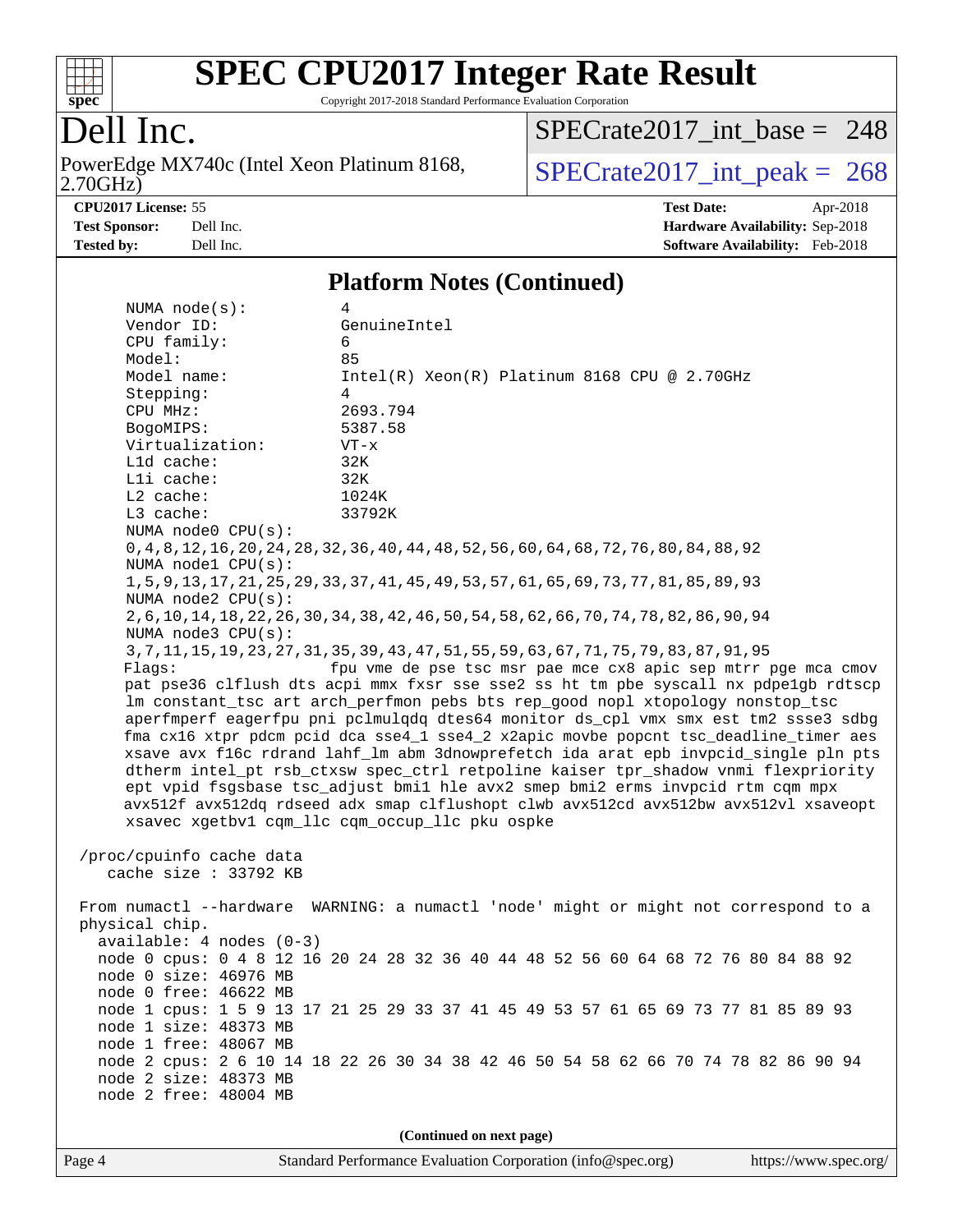

Copyright 2017-2018 Standard Performance Evaluation Corporation

## Dell Inc.

2.70GHz) PowerEdge MX740c (Intel Xeon Platinum 8168,  $\vert$  [SPECrate2017\\_int\\_peak =](http://www.spec.org/auto/cpu2017/Docs/result-fields.html#SPECrate2017intpeak) 268

[SPECrate2017\\_int\\_base =](http://www.spec.org/auto/cpu2017/Docs/result-fields.html#SPECrate2017intbase) 248

**[CPU2017 License:](http://www.spec.org/auto/cpu2017/Docs/result-fields.html#CPU2017License)** 55 **[Test Date:](http://www.spec.org/auto/cpu2017/Docs/result-fields.html#TestDate)** Apr-2018 **[Test Sponsor:](http://www.spec.org/auto/cpu2017/Docs/result-fields.html#TestSponsor)** Dell Inc. **[Hardware Availability:](http://www.spec.org/auto/cpu2017/Docs/result-fields.html#HardwareAvailability)** Sep-2018 **[Tested by:](http://www.spec.org/auto/cpu2017/Docs/result-fields.html#Testedby)** Dell Inc. **[Software Availability:](http://www.spec.org/auto/cpu2017/Docs/result-fields.html#SoftwareAvailability)** Feb-2018

#### **[Platform Notes \(Continued\)](http://www.spec.org/auto/cpu2017/Docs/result-fields.html#PlatformNotes)**

 node 3 cpus: 3 7 11 15 19 23 27 31 35 39 43 47 51 55 59 63 67 71 75 79 83 87 91 95 node 3 size: 48371 MB node 3 free: 48123 MB node distances: node 0 1 2 3 0: 10 21 11 21 1: 21 10 21 11 2: 11 21 10 21 3: 21 11 21 10 From /proc/meminfo MemTotal: 196704420 kB HugePages\_Total: 0 Hugepagesize: 2048 kB /usr/bin/lsb\_release -d SUSE Linux Enterprise Server 12 SP3 From /etc/\*release\* /etc/\*version\* SuSE-release: SUSE Linux Enterprise Server 12 (x86\_64) VERSION = 12 PATCHLEVEL = 3 # This file is deprecated and will be removed in a future service pack or release. # Please check /etc/os-release for details about this release. os-release: NAME="SLES" VERSION="12-SP3" VERSION\_ID="12.3" PRETTY\_NAME="SUSE Linux Enterprise Server 12 SP3" ID="sles" ANSI\_COLOR="0;32" CPE\_NAME="cpe:/o:suse:sles:12:sp3" uname -a: Linux linux-kuth 4.4.114-94.11-default #1 SMP Thu Feb 1 19:28:26 UTC 2018 (4309ff9) x86\_64 x86\_64 x86\_64 GNU/Linux run-level 3 Apr 11 13:46 SPEC is set to: /root/cpu2017 Filesystem Type Size Used Avail Use% Mounted on /dev/sda2 xfs 890G 17G 874G 2% / Additional information from dmidecode follows. WARNING: Use caution when you interpret this section. The 'dmidecode' program reads system data which is "intended to allow hardware to be accurately determined", but the intent may not be met, as there are **(Continued on next page)**

Page 5 Standard Performance Evaluation Corporation [\(info@spec.org\)](mailto:info@spec.org) <https://www.spec.org/>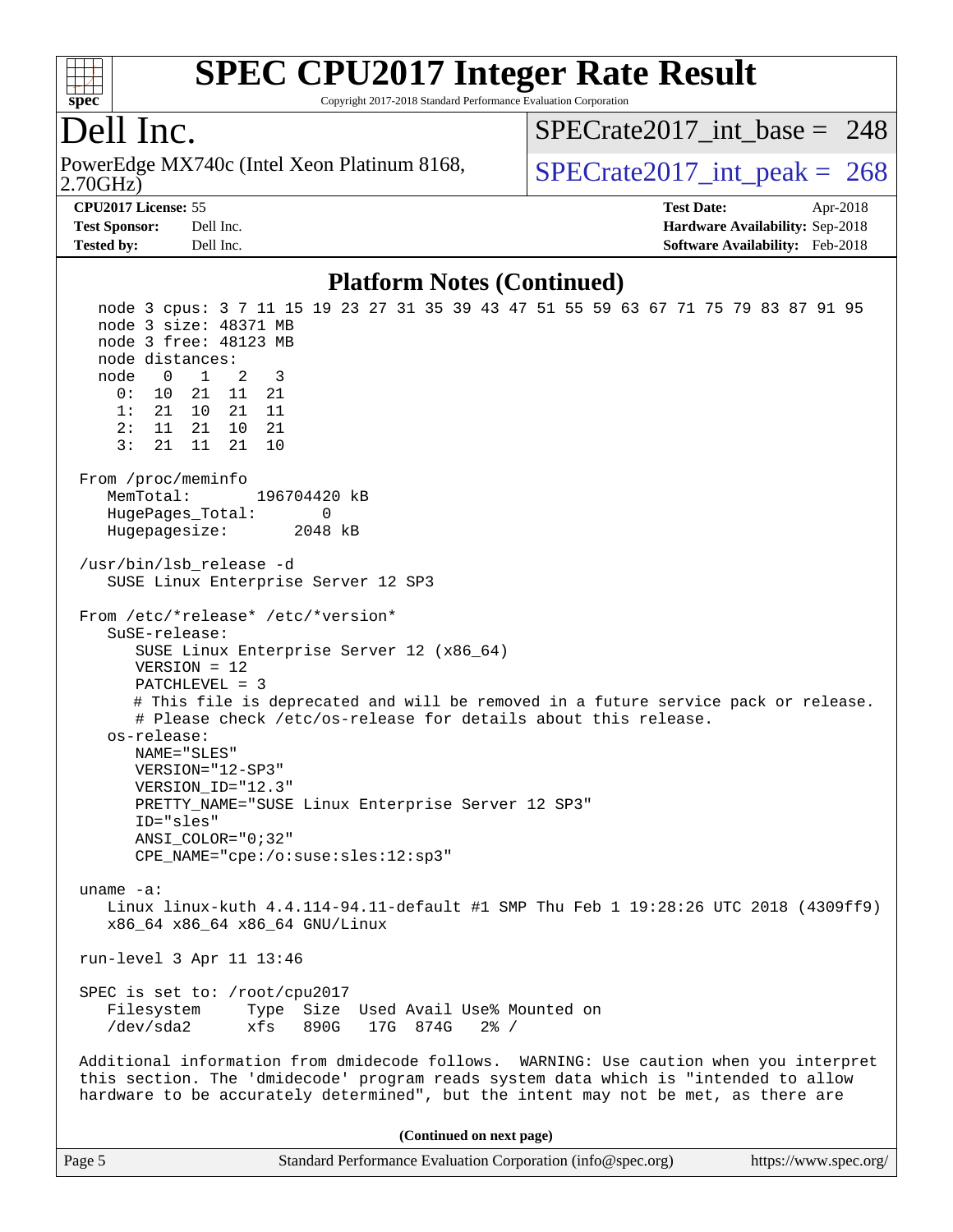

Copyright 2017-2018 Standard Performance Evaluation Corporation

## Dell Inc.

2.70GHz) PowerEdge MX740c (Intel Xeon Platinum 8168,  $\vert$  [SPECrate2017\\_int\\_peak =](http://www.spec.org/auto/cpu2017/Docs/result-fields.html#SPECrate2017intpeak) 268

[SPECrate2017\\_int\\_base =](http://www.spec.org/auto/cpu2017/Docs/result-fields.html#SPECrate2017intbase) 248

**[CPU2017 License:](http://www.spec.org/auto/cpu2017/Docs/result-fields.html#CPU2017License)** 55 **[Test Date:](http://www.spec.org/auto/cpu2017/Docs/result-fields.html#TestDate)** Apr-2018 **[Test Sponsor:](http://www.spec.org/auto/cpu2017/Docs/result-fields.html#TestSponsor)** Dell Inc. **[Hardware Availability:](http://www.spec.org/auto/cpu2017/Docs/result-fields.html#HardwareAvailability)** Sep-2018 **[Tested by:](http://www.spec.org/auto/cpu2017/Docs/result-fields.html#Testedby)** Dell Inc. **[Software Availability:](http://www.spec.org/auto/cpu2017/Docs/result-fields.html#SoftwareAvailability)** Feb-2018

#### **[Platform Notes \(Continued\)](http://www.spec.org/auto/cpu2017/Docs/result-fields.html#PlatformNotes)**

 frequent changes to hardware, firmware, and the "DMTF SMBIOS" standard. BIOS Dell Inc. 0.4.0 03/28/2018 Memory: 12x 00AD063200AD HMA82GR7AFR8N-VK 16 GB 2 rank 2666 12x Not Specified Not Specified

(End of data from sysinfo program)

#### **[Compiler Version Notes](http://www.spec.org/auto/cpu2017/Docs/result-fields.html#CompilerVersionNotes)**

| $500.perlbench_r(base) 502.gcc_r(base) 505.mcf_r(base, peak)$<br>CC.<br>525.x264_r(base, peak) 557.xz_r(base, peak) |  |  |  |  |  |  |  |
|---------------------------------------------------------------------------------------------------------------------|--|--|--|--|--|--|--|
| icc (ICC) 18.0.0 20170811<br>Copyright (C) 1985-2017 Intel Corporation. All rights reserved.                        |  |  |  |  |  |  |  |
| 500.perlbench_r(peak) 502.gcc_r(peak)<br>CC.                                                                        |  |  |  |  |  |  |  |
| icc (ICC) 18.0.0 20170811<br>Copyright (C) 1985-2017 Intel Corporation. All rights reserved.                        |  |  |  |  |  |  |  |
| CXXC 520.omnetpp_r(base) 523.xalancbmk_r(base) 531.deepsjeng_r(base)<br>541.leela_r(base)                           |  |  |  |  |  |  |  |
| icpc (ICC) 18.0.0 20170811<br>Copyright (C) 1985-2017 Intel Corporation. All rights reserved.                       |  |  |  |  |  |  |  |
| CXXC 520.omnetpp_r(peak) 523.xalancbmk_r(peak) 531.deepsjeng_r(peak)<br>$541.$ leela_r(peak)                        |  |  |  |  |  |  |  |
| icpc (ICC) 18.0.0 20170811<br>Copyright (C) 1985-2017 Intel Corporation. All rights reserved.                       |  |  |  |  |  |  |  |
| FC 548.exchange2_r(base, peak)                                                                                      |  |  |  |  |  |  |  |
| ifort (IFORT) 18.0.0 20170811<br>Copyright (C) 1985-2017 Intel Corporation. All rights reserved.                    |  |  |  |  |  |  |  |
| (Continued on next page)                                                                                            |  |  |  |  |  |  |  |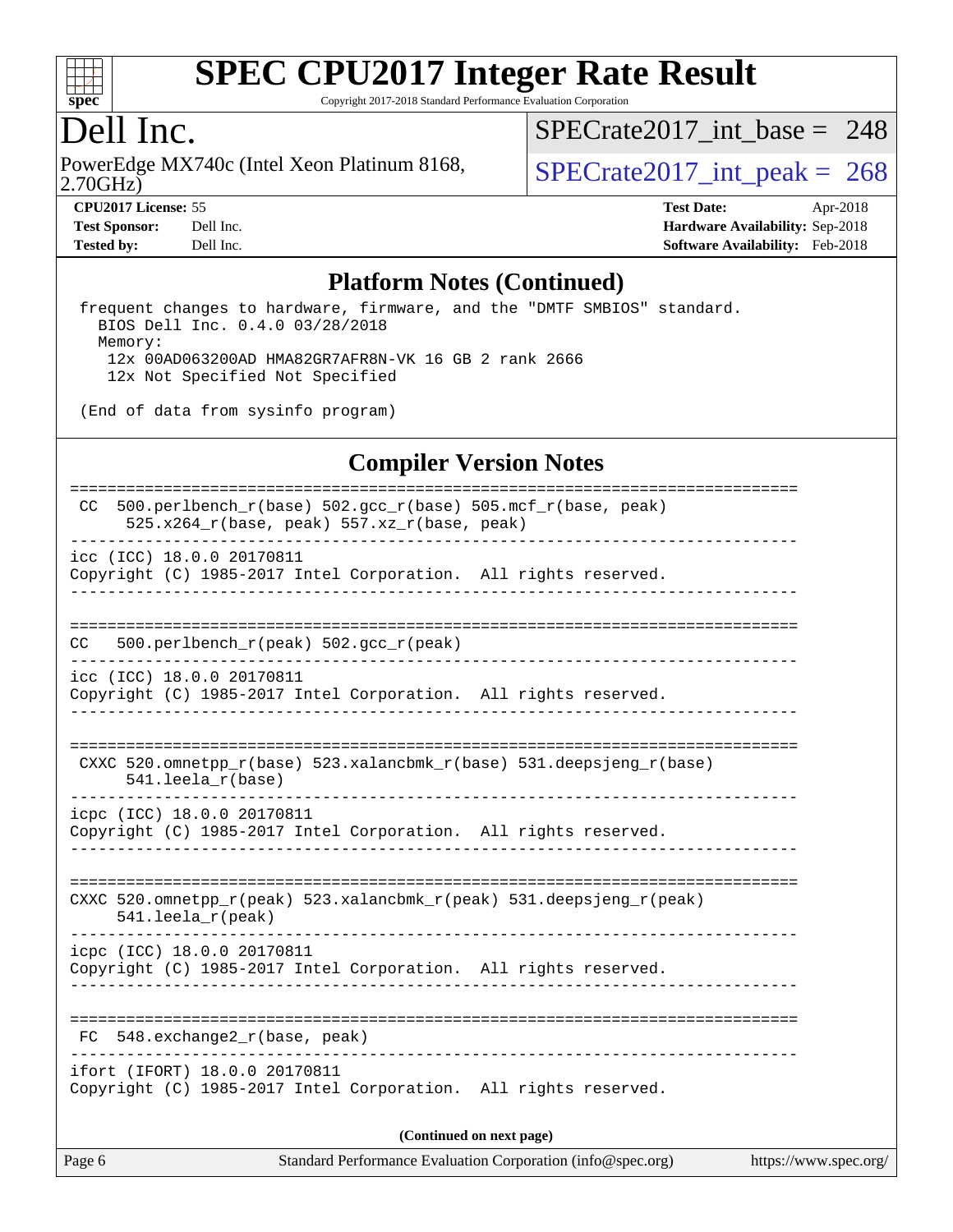

Copyright 2017-2018 Standard Performance Evaluation Corporation

# Dell Inc.

2.70GHz) PowerEdge MX740c (Intel Xeon Platinum 8168,  $\vert$  [SPECrate2017\\_int\\_peak =](http://www.spec.org/auto/cpu2017/Docs/result-fields.html#SPECrate2017intpeak) 268

[SPECrate2017\\_int\\_base =](http://www.spec.org/auto/cpu2017/Docs/result-fields.html#SPECrate2017intbase) 248

**[CPU2017 License:](http://www.spec.org/auto/cpu2017/Docs/result-fields.html#CPU2017License)** 55 **[Test Date:](http://www.spec.org/auto/cpu2017/Docs/result-fields.html#TestDate)** Apr-2018 **[Test Sponsor:](http://www.spec.org/auto/cpu2017/Docs/result-fields.html#TestSponsor)** Dell Inc. **[Hardware Availability:](http://www.spec.org/auto/cpu2017/Docs/result-fields.html#HardwareAvailability)** Sep-2018 **[Tested by:](http://www.spec.org/auto/cpu2017/Docs/result-fields.html#Testedby)** Dell Inc. **[Software Availability:](http://www.spec.org/auto/cpu2017/Docs/result-fields.html#SoftwareAvailability)** Feb-2018

### **[Compiler Version Notes \(Continued\)](http://www.spec.org/auto/cpu2017/Docs/result-fields.html#CompilerVersionNotes)**

------------------------------------------------------------------------------

### **[Base Compiler Invocation](http://www.spec.org/auto/cpu2017/Docs/result-fields.html#BaseCompilerInvocation)**

[C benchmarks](http://www.spec.org/auto/cpu2017/Docs/result-fields.html#Cbenchmarks):

[icc](http://www.spec.org/cpu2017/results/res2018q4/cpu2017-20181001-08994.flags.html#user_CCbase_intel_icc_18.0_66fc1ee009f7361af1fbd72ca7dcefbb700085f36577c54f309893dd4ec40d12360134090235512931783d35fd58c0460139e722d5067c5574d8eaf2b3e37e92)

[C++ benchmarks:](http://www.spec.org/auto/cpu2017/Docs/result-fields.html#CXXbenchmarks) [icpc](http://www.spec.org/cpu2017/results/res2018q4/cpu2017-20181001-08994.flags.html#user_CXXbase_intel_icpc_18.0_c510b6838c7f56d33e37e94d029a35b4a7bccf4766a728ee175e80a419847e808290a9b78be685c44ab727ea267ec2f070ec5dc83b407c0218cded6866a35d07)

[Fortran benchmarks](http://www.spec.org/auto/cpu2017/Docs/result-fields.html#Fortranbenchmarks): [ifort](http://www.spec.org/cpu2017/results/res2018q4/cpu2017-20181001-08994.flags.html#user_FCbase_intel_ifort_18.0_8111460550e3ca792625aed983ce982f94888b8b503583aa7ba2b8303487b4d8a21a13e7191a45c5fd58ff318f48f9492884d4413fa793fd88dd292cad7027ca)

## **[Base Portability Flags](http://www.spec.org/auto/cpu2017/Docs/result-fields.html#BasePortabilityFlags)**

 500.perlbench\_r: [-DSPEC\\_LP64](http://www.spec.org/cpu2017/results/res2018q4/cpu2017-20181001-08994.flags.html#b500.perlbench_r_basePORTABILITY_DSPEC_LP64) [-DSPEC\\_LINUX\\_X64](http://www.spec.org/cpu2017/results/res2018q4/cpu2017-20181001-08994.flags.html#b500.perlbench_r_baseCPORTABILITY_DSPEC_LINUX_X64) 502.gcc\_r: [-DSPEC\\_LP64](http://www.spec.org/cpu2017/results/res2018q4/cpu2017-20181001-08994.flags.html#suite_basePORTABILITY502_gcc_r_DSPEC_LP64) 505.mcf\_r: [-DSPEC\\_LP64](http://www.spec.org/cpu2017/results/res2018q4/cpu2017-20181001-08994.flags.html#suite_basePORTABILITY505_mcf_r_DSPEC_LP64) 520.omnetpp\_r: [-DSPEC\\_LP64](http://www.spec.org/cpu2017/results/res2018q4/cpu2017-20181001-08994.flags.html#suite_basePORTABILITY520_omnetpp_r_DSPEC_LP64) 523.xalancbmk\_r: [-DSPEC\\_LP64](http://www.spec.org/cpu2017/results/res2018q4/cpu2017-20181001-08994.flags.html#suite_basePORTABILITY523_xalancbmk_r_DSPEC_LP64) [-DSPEC\\_LINUX](http://www.spec.org/cpu2017/results/res2018q4/cpu2017-20181001-08994.flags.html#b523.xalancbmk_r_baseCXXPORTABILITY_DSPEC_LINUX) 525.x264\_r: [-DSPEC\\_LP64](http://www.spec.org/cpu2017/results/res2018q4/cpu2017-20181001-08994.flags.html#suite_basePORTABILITY525_x264_r_DSPEC_LP64) 531.deepsjeng\_r: [-DSPEC\\_LP64](http://www.spec.org/cpu2017/results/res2018q4/cpu2017-20181001-08994.flags.html#suite_basePORTABILITY531_deepsjeng_r_DSPEC_LP64) 541.leela\_r: [-DSPEC\\_LP64](http://www.spec.org/cpu2017/results/res2018q4/cpu2017-20181001-08994.flags.html#suite_basePORTABILITY541_leela_r_DSPEC_LP64) 548.exchange2\_r: [-DSPEC\\_LP64](http://www.spec.org/cpu2017/results/res2018q4/cpu2017-20181001-08994.flags.html#suite_basePORTABILITY548_exchange2_r_DSPEC_LP64) 557.xz\_r: [-DSPEC\\_LP64](http://www.spec.org/cpu2017/results/res2018q4/cpu2017-20181001-08994.flags.html#suite_basePORTABILITY557_xz_r_DSPEC_LP64)

## **[Base Optimization Flags](http://www.spec.org/auto/cpu2017/Docs/result-fields.html#BaseOptimizationFlags)**

#### [C benchmarks](http://www.spec.org/auto/cpu2017/Docs/result-fields.html#Cbenchmarks):

[-Wl,-z,muldefs](http://www.spec.org/cpu2017/results/res2018q4/cpu2017-20181001-08994.flags.html#user_CCbase_link_force_multiple1_b4cbdb97b34bdee9ceefcfe54f4c8ea74255f0b02a4b23e853cdb0e18eb4525ac79b5a88067c842dd0ee6996c24547a27a4b99331201badda8798ef8a743f577) [-xCORE-AVX2](http://www.spec.org/cpu2017/results/res2018q4/cpu2017-20181001-08994.flags.html#user_CCbase_f-xCORE-AVX2) [-ipo](http://www.spec.org/cpu2017/results/res2018q4/cpu2017-20181001-08994.flags.html#user_CCbase_f-ipo) [-O3](http://www.spec.org/cpu2017/results/res2018q4/cpu2017-20181001-08994.flags.html#user_CCbase_f-O3) [-no-prec-div](http://www.spec.org/cpu2017/results/res2018q4/cpu2017-20181001-08994.flags.html#user_CCbase_f-no-prec-div) [-qopt-mem-layout-trans=3](http://www.spec.org/cpu2017/results/res2018q4/cpu2017-20181001-08994.flags.html#user_CCbase_f-qopt-mem-layout-trans_de80db37974c74b1f0e20d883f0b675c88c3b01e9d123adea9b28688d64333345fb62bc4a798493513fdb68f60282f9a726aa07f478b2f7113531aecce732043) [-L/usr/local/je5.0.1-64/lib](http://www.spec.org/cpu2017/results/res2018q4/cpu2017-20181001-08994.flags.html#user_CCbase_jemalloc_link_path64_4b10a636b7bce113509b17f3bd0d6226c5fb2346b9178c2d0232c14f04ab830f976640479e5c33dc2bcbbdad86ecfb6634cbbd4418746f06f368b512fced5394) [-ljemalloc](http://www.spec.org/cpu2017/results/res2018q4/cpu2017-20181001-08994.flags.html#user_CCbase_jemalloc_link_lib_d1249b907c500fa1c0672f44f562e3d0f79738ae9e3c4a9c376d49f265a04b9c99b167ecedbf6711b3085be911c67ff61f150a17b3472be731631ba4d0471706)

#### [C++ benchmarks:](http://www.spec.org/auto/cpu2017/Docs/result-fields.html#CXXbenchmarks)

[-Wl,-z,muldefs](http://www.spec.org/cpu2017/results/res2018q4/cpu2017-20181001-08994.flags.html#user_CXXbase_link_force_multiple1_b4cbdb97b34bdee9ceefcfe54f4c8ea74255f0b02a4b23e853cdb0e18eb4525ac79b5a88067c842dd0ee6996c24547a27a4b99331201badda8798ef8a743f577) [-xCORE-AVX2](http://www.spec.org/cpu2017/results/res2018q4/cpu2017-20181001-08994.flags.html#user_CXXbase_f-xCORE-AVX2) [-ipo](http://www.spec.org/cpu2017/results/res2018q4/cpu2017-20181001-08994.flags.html#user_CXXbase_f-ipo) [-O3](http://www.spec.org/cpu2017/results/res2018q4/cpu2017-20181001-08994.flags.html#user_CXXbase_f-O3) [-no-prec-div](http://www.spec.org/cpu2017/results/res2018q4/cpu2017-20181001-08994.flags.html#user_CXXbase_f-no-prec-div) [-qopt-mem-layout-trans=3](http://www.spec.org/cpu2017/results/res2018q4/cpu2017-20181001-08994.flags.html#user_CXXbase_f-qopt-mem-layout-trans_de80db37974c74b1f0e20d883f0b675c88c3b01e9d123adea9b28688d64333345fb62bc4a798493513fdb68f60282f9a726aa07f478b2f7113531aecce732043) [-L/usr/local/je5.0.1-64/lib](http://www.spec.org/cpu2017/results/res2018q4/cpu2017-20181001-08994.flags.html#user_CXXbase_jemalloc_link_path64_4b10a636b7bce113509b17f3bd0d6226c5fb2346b9178c2d0232c14f04ab830f976640479e5c33dc2bcbbdad86ecfb6634cbbd4418746f06f368b512fced5394) [-ljemalloc](http://www.spec.org/cpu2017/results/res2018q4/cpu2017-20181001-08994.flags.html#user_CXXbase_jemalloc_link_lib_d1249b907c500fa1c0672f44f562e3d0f79738ae9e3c4a9c376d49f265a04b9c99b167ecedbf6711b3085be911c67ff61f150a17b3472be731631ba4d0471706)

#### [Fortran benchmarks](http://www.spec.org/auto/cpu2017/Docs/result-fields.html#Fortranbenchmarks):

```
-Wl,-z,muldefs -xCORE-AVX2 -ipo -O3 -no-prec-div
-qopt-mem-layout-trans=3 -nostandard-realloc-lhs -align array32byte
-L/usr/local/je5.0.1-64/lib -ljemalloc
```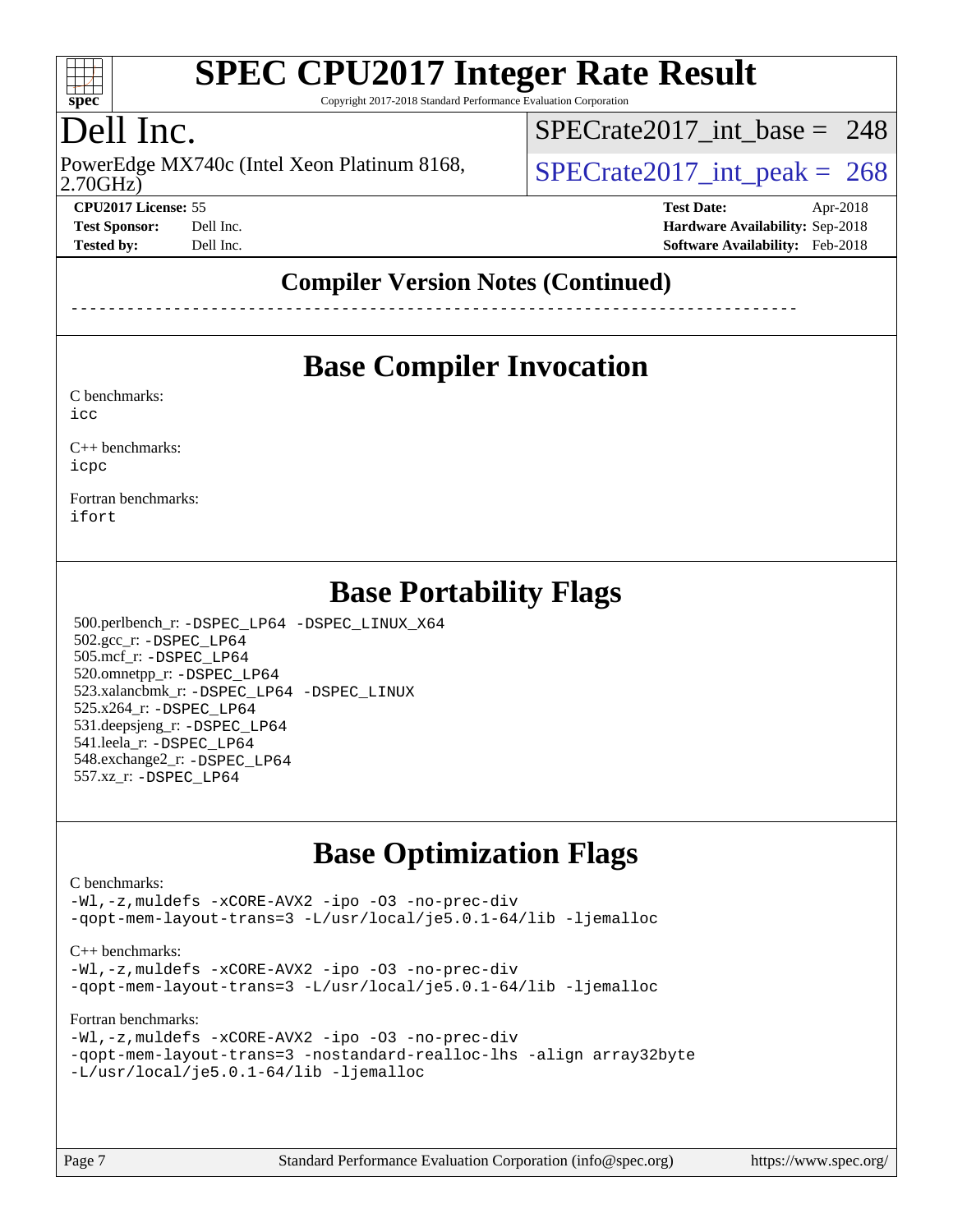

Copyright 2017-2018 Standard Performance Evaluation Corporation

# Dell Inc.

2.70GHz) PowerEdge MX740c (Intel Xeon Platinum 8168,  $\vert$  [SPECrate2017\\_int\\_peak =](http://www.spec.org/auto/cpu2017/Docs/result-fields.html#SPECrate2017intpeak) 268

[SPECrate2017\\_int\\_base =](http://www.spec.org/auto/cpu2017/Docs/result-fields.html#SPECrate2017intbase) 248

**[CPU2017 License:](http://www.spec.org/auto/cpu2017/Docs/result-fields.html#CPU2017License)** 55 **[Test Date:](http://www.spec.org/auto/cpu2017/Docs/result-fields.html#TestDate)** Apr-2018 **[Test Sponsor:](http://www.spec.org/auto/cpu2017/Docs/result-fields.html#TestSponsor)** Dell Inc. **[Hardware Availability:](http://www.spec.org/auto/cpu2017/Docs/result-fields.html#HardwareAvailability)** Sep-2018 **[Tested by:](http://www.spec.org/auto/cpu2017/Docs/result-fields.html#Testedby)** Dell Inc. **[Software Availability:](http://www.spec.org/auto/cpu2017/Docs/result-fields.html#SoftwareAvailability)** Feb-2018

### **[Base Other Flags](http://www.spec.org/auto/cpu2017/Docs/result-fields.html#BaseOtherFlags)**

[C benchmarks:](http://www.spec.org/auto/cpu2017/Docs/result-fields.html#Cbenchmarks) [-m64](http://www.spec.org/cpu2017/results/res2018q4/cpu2017-20181001-08994.flags.html#user_CCbase_intel_intel64_18.0_af43caccfc8ded86e7699f2159af6efc7655f51387b94da716254467f3c01020a5059329e2569e4053f409e7c9202a7efc638f7a6d1ffb3f52dea4a3e31d82ab) [-std=c11](http://www.spec.org/cpu2017/results/res2018q4/cpu2017-20181001-08994.flags.html#user_CCbase_intel_compiler_c11_mode_0e1c27790398a4642dfca32ffe6c27b5796f9c2d2676156f2e42c9c44eaad0c049b1cdb667a270c34d979996257aeb8fc440bfb01818dbc9357bd9d174cb8524)

[C++ benchmarks:](http://www.spec.org/auto/cpu2017/Docs/result-fields.html#CXXbenchmarks) [-m64](http://www.spec.org/cpu2017/results/res2018q4/cpu2017-20181001-08994.flags.html#user_CXXbase_intel_intel64_18.0_af43caccfc8ded86e7699f2159af6efc7655f51387b94da716254467f3c01020a5059329e2569e4053f409e7c9202a7efc638f7a6d1ffb3f52dea4a3e31d82ab)

[Fortran benchmarks](http://www.spec.org/auto/cpu2017/Docs/result-fields.html#Fortranbenchmarks):

[-m64](http://www.spec.org/cpu2017/results/res2018q4/cpu2017-20181001-08994.flags.html#user_FCbase_intel_intel64_18.0_af43caccfc8ded86e7699f2159af6efc7655f51387b94da716254467f3c01020a5059329e2569e4053f409e7c9202a7efc638f7a6d1ffb3f52dea4a3e31d82ab)

### **[Peak Compiler Invocation](http://www.spec.org/auto/cpu2017/Docs/result-fields.html#PeakCompilerInvocation)**

[C benchmarks](http://www.spec.org/auto/cpu2017/Docs/result-fields.html#Cbenchmarks): [icc](http://www.spec.org/cpu2017/results/res2018q4/cpu2017-20181001-08994.flags.html#user_CCpeak_intel_icc_18.0_66fc1ee009f7361af1fbd72ca7dcefbb700085f36577c54f309893dd4ec40d12360134090235512931783d35fd58c0460139e722d5067c5574d8eaf2b3e37e92)

[C++ benchmarks:](http://www.spec.org/auto/cpu2017/Docs/result-fields.html#CXXbenchmarks) [icpc](http://www.spec.org/cpu2017/results/res2018q4/cpu2017-20181001-08994.flags.html#user_CXXpeak_intel_icpc_18.0_c510b6838c7f56d33e37e94d029a35b4a7bccf4766a728ee175e80a419847e808290a9b78be685c44ab727ea267ec2f070ec5dc83b407c0218cded6866a35d07)

[Fortran benchmarks](http://www.spec.org/auto/cpu2017/Docs/result-fields.html#Fortranbenchmarks): [ifort](http://www.spec.org/cpu2017/results/res2018q4/cpu2017-20181001-08994.flags.html#user_FCpeak_intel_ifort_18.0_8111460550e3ca792625aed983ce982f94888b8b503583aa7ba2b8303487b4d8a21a13e7191a45c5fd58ff318f48f9492884d4413fa793fd88dd292cad7027ca)

# **[Peak Portability Flags](http://www.spec.org/auto/cpu2017/Docs/result-fields.html#PeakPortabilityFlags)**

 500.perlbench\_r: [-DSPEC\\_LP64](http://www.spec.org/cpu2017/results/res2018q4/cpu2017-20181001-08994.flags.html#b500.perlbench_r_peakPORTABILITY_DSPEC_LP64) [-DSPEC\\_LINUX\\_X64](http://www.spec.org/cpu2017/results/res2018q4/cpu2017-20181001-08994.flags.html#b500.perlbench_r_peakCPORTABILITY_DSPEC_LINUX_X64) 502.gcc\_r: [-D\\_FILE\\_OFFSET\\_BITS=64](http://www.spec.org/cpu2017/results/res2018q4/cpu2017-20181001-08994.flags.html#user_peakPORTABILITY502_gcc_r_file_offset_bits_64_5ae949a99b284ddf4e95728d47cb0843d81b2eb0e18bdfe74bbf0f61d0b064f4bda2f10ea5eb90e1dcab0e84dbc592acfc5018bc955c18609f94ddb8d550002c) 505.mcf\_r: [-DSPEC\\_LP64](http://www.spec.org/cpu2017/results/res2018q4/cpu2017-20181001-08994.flags.html#suite_peakPORTABILITY505_mcf_r_DSPEC_LP64) 520.omnetpp\_r: [-DSPEC\\_LP64](http://www.spec.org/cpu2017/results/res2018q4/cpu2017-20181001-08994.flags.html#suite_peakPORTABILITY520_omnetpp_r_DSPEC_LP64) 523.xalancbmk\_r: [-D\\_FILE\\_OFFSET\\_BITS=64](http://www.spec.org/cpu2017/results/res2018q4/cpu2017-20181001-08994.flags.html#user_peakPORTABILITY523_xalancbmk_r_file_offset_bits_64_5ae949a99b284ddf4e95728d47cb0843d81b2eb0e18bdfe74bbf0f61d0b064f4bda2f10ea5eb90e1dcab0e84dbc592acfc5018bc955c18609f94ddb8d550002c) [-DSPEC\\_LINUX](http://www.spec.org/cpu2017/results/res2018q4/cpu2017-20181001-08994.flags.html#b523.xalancbmk_r_peakCXXPORTABILITY_DSPEC_LINUX) 525.x264\_r: [-DSPEC\\_LP64](http://www.spec.org/cpu2017/results/res2018q4/cpu2017-20181001-08994.flags.html#suite_peakPORTABILITY525_x264_r_DSPEC_LP64) 531.deepsjeng\_r: [-DSPEC\\_LP64](http://www.spec.org/cpu2017/results/res2018q4/cpu2017-20181001-08994.flags.html#suite_peakPORTABILITY531_deepsjeng_r_DSPEC_LP64) 541.leela\_r: [-DSPEC\\_LP64](http://www.spec.org/cpu2017/results/res2018q4/cpu2017-20181001-08994.flags.html#suite_peakPORTABILITY541_leela_r_DSPEC_LP64) 548.exchange2\_r: [-DSPEC\\_LP64](http://www.spec.org/cpu2017/results/res2018q4/cpu2017-20181001-08994.flags.html#suite_peakPORTABILITY548_exchange2_r_DSPEC_LP64) 557.xz\_r: [-DSPEC\\_LP64](http://www.spec.org/cpu2017/results/res2018q4/cpu2017-20181001-08994.flags.html#suite_peakPORTABILITY557_xz_r_DSPEC_LP64)

# **[Peak Optimization Flags](http://www.spec.org/auto/cpu2017/Docs/result-fields.html#PeakOptimizationFlags)**

[C benchmarks](http://www.spec.org/auto/cpu2017/Docs/result-fields.html#Cbenchmarks):

| $500.$ perlbench_r: -Wl, -z, muldefs -prof-gen(pass 1) -prof-use(pass 2) -ipo |  |
|-------------------------------------------------------------------------------|--|
| -xCORE-AVX2 -03 -no-prec-div -qopt-mem-layout-trans=3                         |  |
| -fno-strict-overflow -L/usr/local/je5.0.1-64/lib                              |  |

**(Continued on next page)**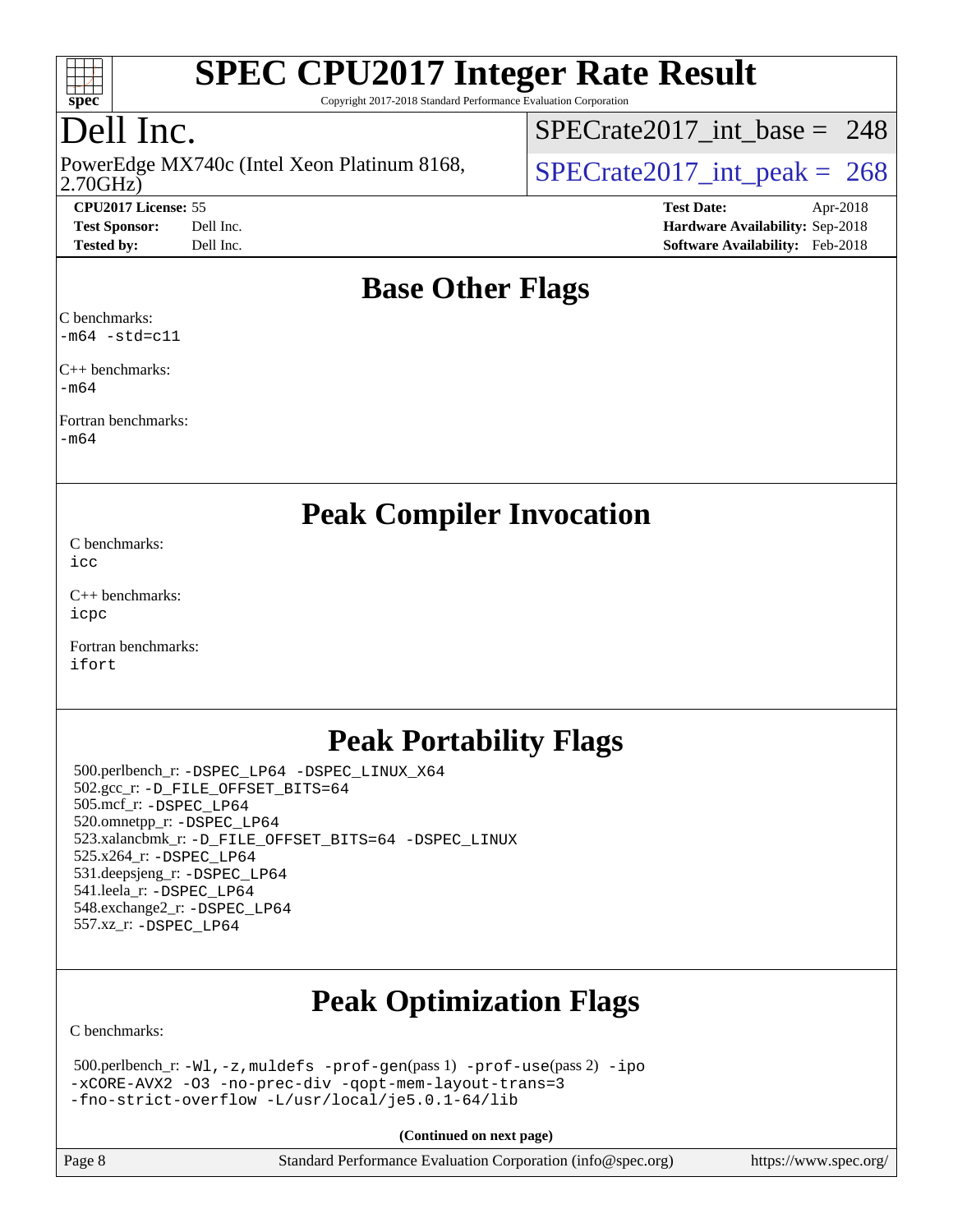

Copyright 2017-2018 Standard Performance Evaluation Corporation

# Dell Inc.

2.70GHz) PowerEdge MX740c (Intel Xeon Platinum 8168,  $\vert$  [SPECrate2017\\_int\\_peak =](http://www.spec.org/auto/cpu2017/Docs/result-fields.html#SPECrate2017intpeak) 268

 $SPECrate2017\_int\_base = 248$ 

**[CPU2017 License:](http://www.spec.org/auto/cpu2017/Docs/result-fields.html#CPU2017License)** 55 **[Test Date:](http://www.spec.org/auto/cpu2017/Docs/result-fields.html#TestDate)** Apr-2018 **[Test Sponsor:](http://www.spec.org/auto/cpu2017/Docs/result-fields.html#TestSponsor)** Dell Inc. **[Hardware Availability:](http://www.spec.org/auto/cpu2017/Docs/result-fields.html#HardwareAvailability)** Sep-2018 **[Tested by:](http://www.spec.org/auto/cpu2017/Docs/result-fields.html#Testedby)** Dell Inc. **[Software Availability:](http://www.spec.org/auto/cpu2017/Docs/result-fields.html#SoftwareAvailability)** Feb-2018

# **[Peak Optimization Flags \(Continued\)](http://www.spec.org/auto/cpu2017/Docs/result-fields.html#PeakOptimizationFlags)**

500.perlbench\_r (continued):

[-ljemalloc](http://www.spec.org/cpu2017/results/res2018q4/cpu2017-20181001-08994.flags.html#user_peakEXTRA_LIBS500_perlbench_r_jemalloc_link_lib_d1249b907c500fa1c0672f44f562e3d0f79738ae9e3c4a9c376d49f265a04b9c99b167ecedbf6711b3085be911c67ff61f150a17b3472be731631ba4d0471706)

 502.gcc\_r: [-L/opt/intel/compilers\\_and\\_libraries\\_2018/linux/lib/ia32](http://www.spec.org/cpu2017/results/res2018q4/cpu2017-20181001-08994.flags.html#user_peakCCLD502_gcc_r_Enable-32bit-runtime_af243bdb1d79e4c7a4f720bf8275e627de2ecd461de63307bc14cef0633fde3cd7bb2facb32dcc8be9566045fb55d40ce2b72b725f73827aa7833441b71b9343) [-Wl,-z,muldefs](http://www.spec.org/cpu2017/results/res2018q4/cpu2017-20181001-08994.flags.html#user_peakEXTRA_LDFLAGS502_gcc_r_link_force_multiple1_b4cbdb97b34bdee9ceefcfe54f4c8ea74255f0b02a4b23e853cdb0e18eb4525ac79b5a88067c842dd0ee6996c24547a27a4b99331201badda8798ef8a743f577) [-prof-gen](http://www.spec.org/cpu2017/results/res2018q4/cpu2017-20181001-08994.flags.html#user_peakPASS1_CFLAGSPASS1_LDFLAGS502_gcc_r_prof_gen_5aa4926d6013ddb2a31985c654b3eb18169fc0c6952a63635c234f711e6e63dd76e94ad52365559451ec499a2cdb89e4dc58ba4c67ef54ca681ffbe1461d6b36)(pass 1) [-prof-use](http://www.spec.org/cpu2017/results/res2018q4/cpu2017-20181001-08994.flags.html#user_peakPASS2_CFLAGSPASS2_LDFLAGS502_gcc_r_prof_use_1a21ceae95f36a2b53c25747139a6c16ca95bd9def2a207b4f0849963b97e94f5260e30a0c64f4bb623698870e679ca08317ef8150905d41bd88c6f78df73f19)(pass 2) [-ipo](http://www.spec.org/cpu2017/results/res2018q4/cpu2017-20181001-08994.flags.html#user_peakPASS1_COPTIMIZEPASS2_COPTIMIZE502_gcc_r_f-ipo) [-xCORE-AVX2](http://www.spec.org/cpu2017/results/res2018q4/cpu2017-20181001-08994.flags.html#user_peakPASS2_COPTIMIZE502_gcc_r_f-xCORE-AVX2) [-O3](http://www.spec.org/cpu2017/results/res2018q4/cpu2017-20181001-08994.flags.html#user_peakPASS1_COPTIMIZEPASS2_COPTIMIZE502_gcc_r_f-O3) [-no-prec-div](http://www.spec.org/cpu2017/results/res2018q4/cpu2017-20181001-08994.flags.html#user_peakPASS1_COPTIMIZEPASS2_COPTIMIZE502_gcc_r_f-no-prec-div) [-qopt-mem-layout-trans=3](http://www.spec.org/cpu2017/results/res2018q4/cpu2017-20181001-08994.flags.html#user_peakPASS1_COPTIMIZEPASS2_COPTIMIZE502_gcc_r_f-qopt-mem-layout-trans_de80db37974c74b1f0e20d883f0b675c88c3b01e9d123adea9b28688d64333345fb62bc4a798493513fdb68f60282f9a726aa07f478b2f7113531aecce732043) [-L/usr/local/je5.0.1-32/lib](http://www.spec.org/cpu2017/results/res2018q4/cpu2017-20181001-08994.flags.html#user_peakEXTRA_LIBS502_gcc_r_jemalloc_link_path32_e29f22e8e6c17053bbc6a0971f5a9c01a601a06bb1a59df2084b77a2fe0a2995b64fd4256feaeea39eeba3aae142e96e2b2b0a28974019c0c0c88139a84f900a) [-ljemalloc](http://www.spec.org/cpu2017/results/res2018q4/cpu2017-20181001-08994.flags.html#user_peakEXTRA_LIBS502_gcc_r_jemalloc_link_lib_d1249b907c500fa1c0672f44f562e3d0f79738ae9e3c4a9c376d49f265a04b9c99b167ecedbf6711b3085be911c67ff61f150a17b3472be731631ba4d0471706)

 505.mcf\_r: [-Wl,-z,muldefs](http://www.spec.org/cpu2017/results/res2018q4/cpu2017-20181001-08994.flags.html#user_peakEXTRA_LDFLAGS505_mcf_r_link_force_multiple1_b4cbdb97b34bdee9ceefcfe54f4c8ea74255f0b02a4b23e853cdb0e18eb4525ac79b5a88067c842dd0ee6996c24547a27a4b99331201badda8798ef8a743f577) [-xCORE-AVX2](http://www.spec.org/cpu2017/results/res2018q4/cpu2017-20181001-08994.flags.html#user_peakCOPTIMIZE505_mcf_r_f-xCORE-AVX2) [-ipo](http://www.spec.org/cpu2017/results/res2018q4/cpu2017-20181001-08994.flags.html#user_peakCOPTIMIZE505_mcf_r_f-ipo) [-O3](http://www.spec.org/cpu2017/results/res2018q4/cpu2017-20181001-08994.flags.html#user_peakCOPTIMIZE505_mcf_r_f-O3) [-no-prec-div](http://www.spec.org/cpu2017/results/res2018q4/cpu2017-20181001-08994.flags.html#user_peakCOPTIMIZE505_mcf_r_f-no-prec-div) [-qopt-mem-layout-trans=3](http://www.spec.org/cpu2017/results/res2018q4/cpu2017-20181001-08994.flags.html#user_peakCOPTIMIZE505_mcf_r_f-qopt-mem-layout-trans_de80db37974c74b1f0e20d883f0b675c88c3b01e9d123adea9b28688d64333345fb62bc4a798493513fdb68f60282f9a726aa07f478b2f7113531aecce732043) [-L/usr/local/je5.0.1-64/lib](http://www.spec.org/cpu2017/results/res2018q4/cpu2017-20181001-08994.flags.html#user_peakEXTRA_LIBS505_mcf_r_jemalloc_link_path64_4b10a636b7bce113509b17f3bd0d6226c5fb2346b9178c2d0232c14f04ab830f976640479e5c33dc2bcbbdad86ecfb6634cbbd4418746f06f368b512fced5394) [-ljemalloc](http://www.spec.org/cpu2017/results/res2018q4/cpu2017-20181001-08994.flags.html#user_peakEXTRA_LIBS505_mcf_r_jemalloc_link_lib_d1249b907c500fa1c0672f44f562e3d0f79738ae9e3c4a9c376d49f265a04b9c99b167ecedbf6711b3085be911c67ff61f150a17b3472be731631ba4d0471706)

 525.x264\_r: [-Wl,-z,muldefs](http://www.spec.org/cpu2017/results/res2018q4/cpu2017-20181001-08994.flags.html#user_peakEXTRA_LDFLAGS525_x264_r_link_force_multiple1_b4cbdb97b34bdee9ceefcfe54f4c8ea74255f0b02a4b23e853cdb0e18eb4525ac79b5a88067c842dd0ee6996c24547a27a4b99331201badda8798ef8a743f577) [-xCORE-AVX2](http://www.spec.org/cpu2017/results/res2018q4/cpu2017-20181001-08994.flags.html#user_peakCOPTIMIZE525_x264_r_f-xCORE-AVX2) [-ipo](http://www.spec.org/cpu2017/results/res2018q4/cpu2017-20181001-08994.flags.html#user_peakCOPTIMIZE525_x264_r_f-ipo) [-O3](http://www.spec.org/cpu2017/results/res2018q4/cpu2017-20181001-08994.flags.html#user_peakCOPTIMIZE525_x264_r_f-O3) [-no-prec-div](http://www.spec.org/cpu2017/results/res2018q4/cpu2017-20181001-08994.flags.html#user_peakCOPTIMIZE525_x264_r_f-no-prec-div) [-qopt-mem-layout-trans=3](http://www.spec.org/cpu2017/results/res2018q4/cpu2017-20181001-08994.flags.html#user_peakCOPTIMIZE525_x264_r_f-qopt-mem-layout-trans_de80db37974c74b1f0e20d883f0b675c88c3b01e9d123adea9b28688d64333345fb62bc4a798493513fdb68f60282f9a726aa07f478b2f7113531aecce732043) [-fno-alias](http://www.spec.org/cpu2017/results/res2018q4/cpu2017-20181001-08994.flags.html#user_peakEXTRA_OPTIMIZE525_x264_r_f-no-alias_77dbac10d91cbfe898fbf4a29d1b29b694089caa623bdd1baccc9957d4edbe8d106c0b357e2748a65b44fc9e83d78098bb898077f3fe92f9faf24f7bd4a07ed7) [-L/usr/local/je5.0.1-64/lib](http://www.spec.org/cpu2017/results/res2018q4/cpu2017-20181001-08994.flags.html#user_peakEXTRA_LIBS525_x264_r_jemalloc_link_path64_4b10a636b7bce113509b17f3bd0d6226c5fb2346b9178c2d0232c14f04ab830f976640479e5c33dc2bcbbdad86ecfb6634cbbd4418746f06f368b512fced5394) [-ljemalloc](http://www.spec.org/cpu2017/results/res2018q4/cpu2017-20181001-08994.flags.html#user_peakEXTRA_LIBS525_x264_r_jemalloc_link_lib_d1249b907c500fa1c0672f44f562e3d0f79738ae9e3c4a9c376d49f265a04b9c99b167ecedbf6711b3085be911c67ff61f150a17b3472be731631ba4d0471706)

557.xz\_r: Same as 505.mcf\_r

[C++ benchmarks:](http://www.spec.org/auto/cpu2017/Docs/result-fields.html#CXXbenchmarks)

520.omnetpp\_r: $-Wl$ ,-z,muldefs -prof-qen(pass 1) [-prof-use](http://www.spec.org/cpu2017/results/res2018q4/cpu2017-20181001-08994.flags.html#user_peakPASS2_CXXFLAGSPASS2_LDFLAGS520_omnetpp_r_prof_use_1a21ceae95f36a2b53c25747139a6c16ca95bd9def2a207b4f0849963b97e94f5260e30a0c64f4bb623698870e679ca08317ef8150905d41bd88c6f78df73f19)(pass 2) [-ipo](http://www.spec.org/cpu2017/results/res2018q4/cpu2017-20181001-08994.flags.html#user_peakPASS1_CXXOPTIMIZEPASS2_CXXOPTIMIZE520_omnetpp_r_f-ipo) [-xCORE-AVX2](http://www.spec.org/cpu2017/results/res2018q4/cpu2017-20181001-08994.flags.html#user_peakPASS2_CXXOPTIMIZE520_omnetpp_r_f-xCORE-AVX2) [-O3](http://www.spec.org/cpu2017/results/res2018q4/cpu2017-20181001-08994.flags.html#user_peakPASS1_CXXOPTIMIZEPASS2_CXXOPTIMIZE520_omnetpp_r_f-O3) [-no-prec-div](http://www.spec.org/cpu2017/results/res2018q4/cpu2017-20181001-08994.flags.html#user_peakPASS1_CXXOPTIMIZEPASS2_CXXOPTIMIZE520_omnetpp_r_f-no-prec-div) [-qopt-mem-layout-trans=3](http://www.spec.org/cpu2017/results/res2018q4/cpu2017-20181001-08994.flags.html#user_peakPASS1_CXXOPTIMIZEPASS2_CXXOPTIMIZE520_omnetpp_r_f-qopt-mem-layout-trans_de80db37974c74b1f0e20d883f0b675c88c3b01e9d123adea9b28688d64333345fb62bc4a798493513fdb68f60282f9a726aa07f478b2f7113531aecce732043) [-L/usr/local/je5.0.1-64/lib](http://www.spec.org/cpu2017/results/res2018q4/cpu2017-20181001-08994.flags.html#user_peakEXTRA_LIBS520_omnetpp_r_jemalloc_link_path64_4b10a636b7bce113509b17f3bd0d6226c5fb2346b9178c2d0232c14f04ab830f976640479e5c33dc2bcbbdad86ecfb6634cbbd4418746f06f368b512fced5394) [-ljemalloc](http://www.spec.org/cpu2017/results/res2018q4/cpu2017-20181001-08994.flags.html#user_peakEXTRA_LIBS520_omnetpp_r_jemalloc_link_lib_d1249b907c500fa1c0672f44f562e3d0f79738ae9e3c4a9c376d49f265a04b9c99b167ecedbf6711b3085be911c67ff61f150a17b3472be731631ba4d0471706)

 523.xalancbmk\_r: [-L/opt/intel/compilers\\_and\\_libraries\\_2018/linux/lib/ia32](http://www.spec.org/cpu2017/results/res2018q4/cpu2017-20181001-08994.flags.html#user_peakCXXLD523_xalancbmk_r_Enable-32bit-runtime_af243bdb1d79e4c7a4f720bf8275e627de2ecd461de63307bc14cef0633fde3cd7bb2facb32dcc8be9566045fb55d40ce2b72b725f73827aa7833441b71b9343) [-Wl,-z,muldefs](http://www.spec.org/cpu2017/results/res2018q4/cpu2017-20181001-08994.flags.html#user_peakEXTRA_LDFLAGS523_xalancbmk_r_link_force_multiple1_b4cbdb97b34bdee9ceefcfe54f4c8ea74255f0b02a4b23e853cdb0e18eb4525ac79b5a88067c842dd0ee6996c24547a27a4b99331201badda8798ef8a743f577) [-prof-gen](http://www.spec.org/cpu2017/results/res2018q4/cpu2017-20181001-08994.flags.html#user_peakPASS1_CXXFLAGSPASS1_LDFLAGS523_xalancbmk_r_prof_gen_5aa4926d6013ddb2a31985c654b3eb18169fc0c6952a63635c234f711e6e63dd76e94ad52365559451ec499a2cdb89e4dc58ba4c67ef54ca681ffbe1461d6b36)(pass 1) [-prof-use](http://www.spec.org/cpu2017/results/res2018q4/cpu2017-20181001-08994.flags.html#user_peakPASS2_CXXFLAGSPASS2_LDFLAGS523_xalancbmk_r_prof_use_1a21ceae95f36a2b53c25747139a6c16ca95bd9def2a207b4f0849963b97e94f5260e30a0c64f4bb623698870e679ca08317ef8150905d41bd88c6f78df73f19)(pass 2) [-ipo](http://www.spec.org/cpu2017/results/res2018q4/cpu2017-20181001-08994.flags.html#user_peakPASS1_CXXOPTIMIZEPASS2_CXXOPTIMIZE523_xalancbmk_r_f-ipo) [-xCORE-AVX2](http://www.spec.org/cpu2017/results/res2018q4/cpu2017-20181001-08994.flags.html#user_peakPASS2_CXXOPTIMIZE523_xalancbmk_r_f-xCORE-AVX2) [-O3](http://www.spec.org/cpu2017/results/res2018q4/cpu2017-20181001-08994.flags.html#user_peakPASS1_CXXOPTIMIZEPASS2_CXXOPTIMIZE523_xalancbmk_r_f-O3) [-no-prec-div](http://www.spec.org/cpu2017/results/res2018q4/cpu2017-20181001-08994.flags.html#user_peakPASS1_CXXOPTIMIZEPASS2_CXXOPTIMIZE523_xalancbmk_r_f-no-prec-div) [-qopt-mem-layout-trans=3](http://www.spec.org/cpu2017/results/res2018q4/cpu2017-20181001-08994.flags.html#user_peakPASS1_CXXOPTIMIZEPASS2_CXXOPTIMIZE523_xalancbmk_r_f-qopt-mem-layout-trans_de80db37974c74b1f0e20d883f0b675c88c3b01e9d123adea9b28688d64333345fb62bc4a798493513fdb68f60282f9a726aa07f478b2f7113531aecce732043) [-L/usr/local/je5.0.1-32/lib](http://www.spec.org/cpu2017/results/res2018q4/cpu2017-20181001-08994.flags.html#user_peakEXTRA_LIBS523_xalancbmk_r_jemalloc_link_path32_e29f22e8e6c17053bbc6a0971f5a9c01a601a06bb1a59df2084b77a2fe0a2995b64fd4256feaeea39eeba3aae142e96e2b2b0a28974019c0c0c88139a84f900a) [-ljemalloc](http://www.spec.org/cpu2017/results/res2018q4/cpu2017-20181001-08994.flags.html#user_peakEXTRA_LIBS523_xalancbmk_r_jemalloc_link_lib_d1249b907c500fa1c0672f44f562e3d0f79738ae9e3c4a9c376d49f265a04b9c99b167ecedbf6711b3085be911c67ff61f150a17b3472be731631ba4d0471706)

531.deepsjeng\_r: Same as 520.omnetpp\_r

541.leela\_r: Same as 520.omnetpp\_r

#### [Fortran benchmarks](http://www.spec.org/auto/cpu2017/Docs/result-fields.html#Fortranbenchmarks):

[-Wl,-z,muldefs](http://www.spec.org/cpu2017/results/res2018q4/cpu2017-20181001-08994.flags.html#user_FCpeak_link_force_multiple1_b4cbdb97b34bdee9ceefcfe54f4c8ea74255f0b02a4b23e853cdb0e18eb4525ac79b5a88067c842dd0ee6996c24547a27a4b99331201badda8798ef8a743f577) [-xCORE-AVX2](http://www.spec.org/cpu2017/results/res2018q4/cpu2017-20181001-08994.flags.html#user_FCpeak_f-xCORE-AVX2) [-ipo](http://www.spec.org/cpu2017/results/res2018q4/cpu2017-20181001-08994.flags.html#user_FCpeak_f-ipo) [-O3](http://www.spec.org/cpu2017/results/res2018q4/cpu2017-20181001-08994.flags.html#user_FCpeak_f-O3) [-no-prec-div](http://www.spec.org/cpu2017/results/res2018q4/cpu2017-20181001-08994.flags.html#user_FCpeak_f-no-prec-div) [-qopt-mem-layout-trans=3](http://www.spec.org/cpu2017/results/res2018q4/cpu2017-20181001-08994.flags.html#user_FCpeak_f-qopt-mem-layout-trans_de80db37974c74b1f0e20d883f0b675c88c3b01e9d123adea9b28688d64333345fb62bc4a798493513fdb68f60282f9a726aa07f478b2f7113531aecce732043) [-nostandard-realloc-lhs](http://www.spec.org/cpu2017/results/res2018q4/cpu2017-20181001-08994.flags.html#user_FCpeak_f_2003_std_realloc_82b4557e90729c0f113870c07e44d33d6f5a304b4f63d4c15d2d0f1fab99f5daaed73bdb9275d9ae411527f28b936061aa8b9c8f2d63842963b95c9dd6426b8a) [-align array32byte](http://www.spec.org/cpu2017/results/res2018q4/cpu2017-20181001-08994.flags.html#user_FCpeak_align_array32byte_b982fe038af199962ba9a80c053b8342c548c85b40b8e86eb3cc33dee0d7986a4af373ac2d51c3f7cf710a18d62fdce2948f201cd044323541f22fc0fffc51b6) [-L/usr/local/je5.0.1-64/lib](http://www.spec.org/cpu2017/results/res2018q4/cpu2017-20181001-08994.flags.html#user_FCpeak_jemalloc_link_path64_4b10a636b7bce113509b17f3bd0d6226c5fb2346b9178c2d0232c14f04ab830f976640479e5c33dc2bcbbdad86ecfb6634cbbd4418746f06f368b512fced5394) [-ljemalloc](http://www.spec.org/cpu2017/results/res2018q4/cpu2017-20181001-08994.flags.html#user_FCpeak_jemalloc_link_lib_d1249b907c500fa1c0672f44f562e3d0f79738ae9e3c4a9c376d49f265a04b9c99b167ecedbf6711b3085be911c67ff61f150a17b3472be731631ba4d0471706)

## **[Peak Other Flags](http://www.spec.org/auto/cpu2017/Docs/result-fields.html#PeakOtherFlags)**

[C benchmarks \(except as noted below\)](http://www.spec.org/auto/cpu2017/Docs/result-fields.html#Cbenchmarksexceptasnotedbelow):  $-m64 - std= c11$  $-m64 - std= c11$ 

**(Continued on next page)**

Page 9 Standard Performance Evaluation Corporation [\(info@spec.org\)](mailto:info@spec.org) <https://www.spec.org/>